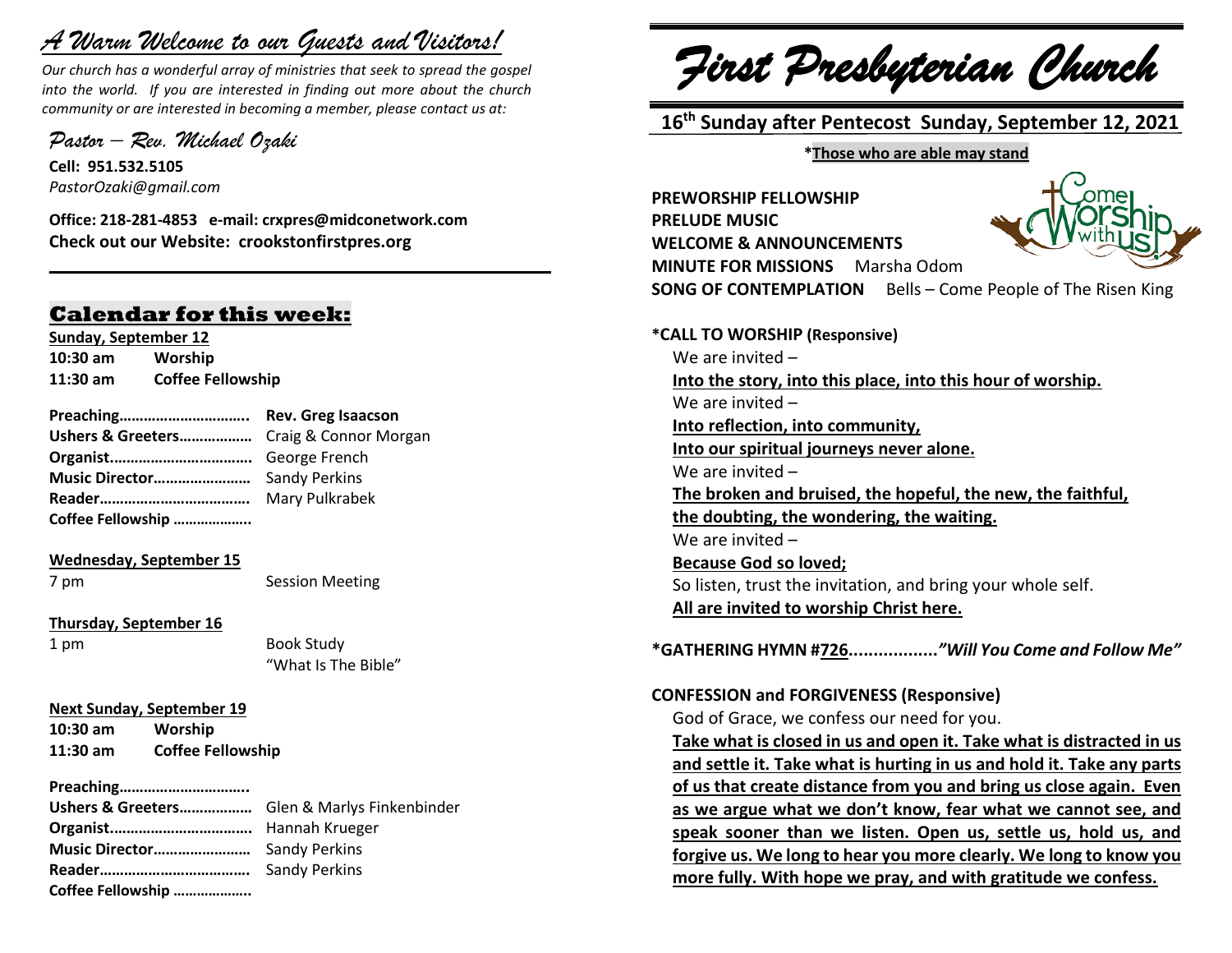#### **SILENT CONFESSION**

## **DECLARATION OF FORGIVENESS (Responsive)**

Siblings in Christ, we confess with gratitude because we know that God already has heard and forgiven us. No matter what we have done or left undone, we are held in God's hand. So rest in this good news:

#### **God invites us in. God meets us where we are. God hears our prayers. God forgives us.**

Thanks be to God for a love like that.

**\*RESPONSE HYMN #627** *......................................."I Love You, Lord"*

## **PRAYER OF THE DAY (Unison)**

**Dear Jesus, your living in this world provided an example of how to be a SERVANT and by the glory of the cross you transform our lives. Grant that for the sake of the gospel we may turn from the lure of evil, embrace our calling to be your SERVANTS, teach us to STAND UP TOGETHER, and follow you. Amen.**

## **\*SHARING THE PEACE OF CHRIST**



The Peace of Christ be with you! **And Also, with you!** Let us share a sign of God's peace with one another.

### **PRAYER FOR ILLUMINATION (Unison)**

#### **Creator God,**

**We cannot hear the trees growing – seeds pushing up through dirt. And we cannot hear a single drop of rain, missing one in the many. We cannot hear the weight of people's grief or when hearts are changed, but you can. You hear it all. So once again, we come to you with bowed heads and hopeful hearts, asking that you would lend us your ears. Help us to hear as you hear so that we can live as you live.** 

## **We are listening.**

**Amen.**

### **SCRIPTURE**

**FIRST READING ......................................... Isaiah 50:4-9a (pg 755)** Let us read responsively from the prophet Isiah, the fiftieth chapter:

#### **Isaiah 50:4-9a**

4. The Lord God has given me the tongue of a teacher, That I may know how to sustain the weary with a word.

#### **Let us stand up together.**

Morning by morning he wakens –

wakens my ear to listen as those who are taught.

5. The Lord God has opened my ear, and I was not rebellious, I did not turn backwards.

#### **Let us stand up together.**

- 6. I gave my back to those who struck me, And my cheeks to those who pulled out the beard; I did not hide my face from insult and spitting.
- 7. The Lord God helps me; therefore I have not been disgraced; Therefore I have set my face like flint, and I know that I shall not be put to shame;
- 8. he who vindicates me is near. Who will contend with me?

#### **Let us stand up together.**

Who are my adversaries? Let them confront me.

9. It is the Lord God who helps me; Who will declare me guilty?

#### **Let us stand up together.**

**SECOND READING...........................................James 3:1-12 (pg 247)** *Leader: The Word of the Lord.* **People: Thanks be to God!**

**GOSPEL READING ..............................................Mark 8:27-38(pg 44)** *Leader: The Word of the Lord.* **People: Praise to You, O Christ**

**SERMON Servants! Let Us Stand Up Together** *Rev. Greg Isaacson*

#### **SILENCE FOR REFLECTION**

**\*HYMN OF THE DAY #693..................................***Though I May Speak"*

#### **PRAYERS OF THE PEOPLE**

L: Lord in your Mercy. *C: Hear our prayer*

**THE LORD'S PRAYER** *(forgive us our "sins")*